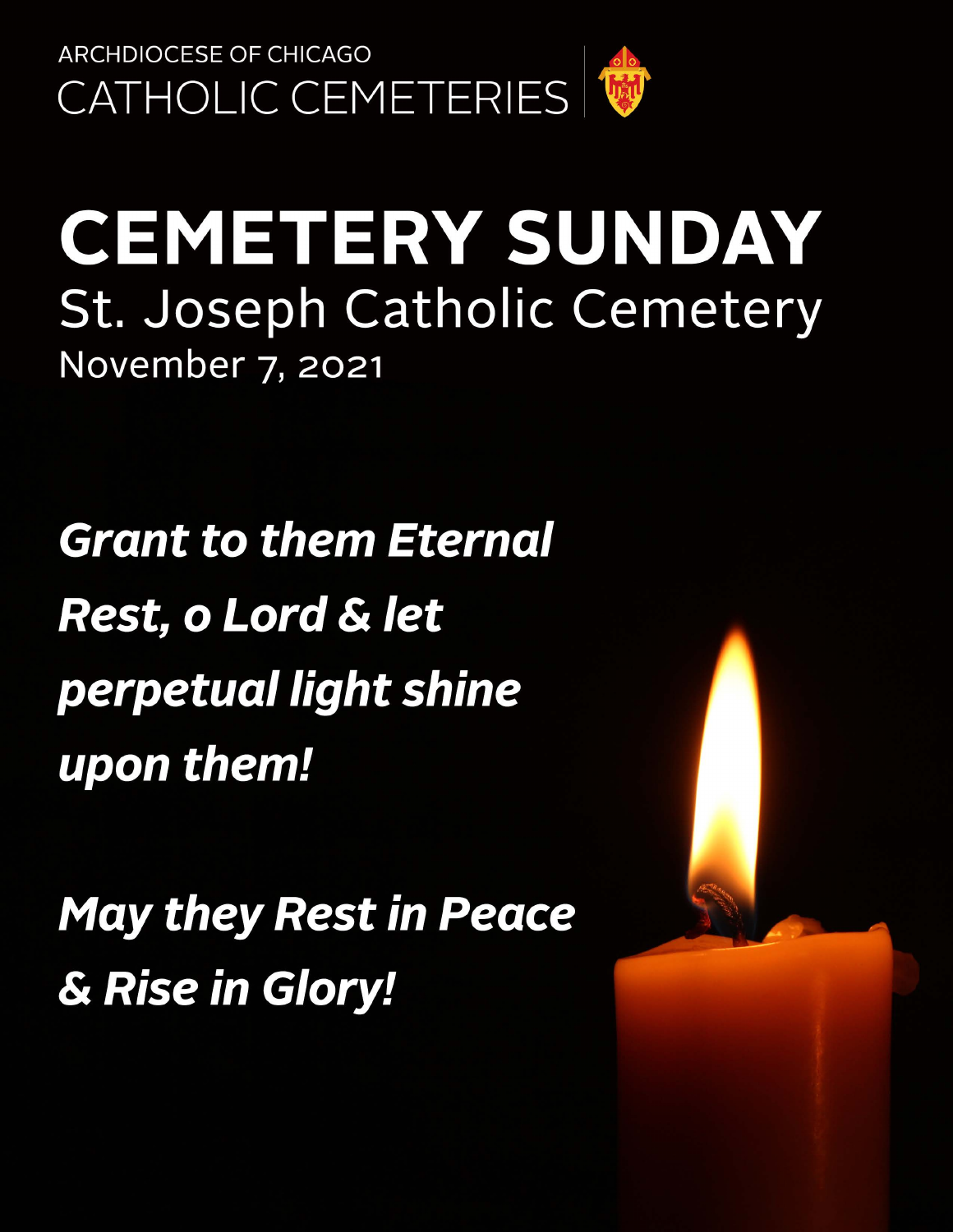O God, glory of the faithful and life of the just, by the Death and Resurrection of whose Son we have been redeemed, look mercifully on your departed servants, that, just as they professed the mystery of the resurrection, so they may merit to receive the joys of eternal happiness.

Through our Lord Jesus Christ, your Son, who lives and reigns with you in the unity of the Holy Spirit, one God, for ever and ever.

Amen.

- Collect of the Mass for the Feast of All Souls

Hear our Prayers for all who have died and are buried in our Catholic Cemeteries, especially those recently interred from October 15, 2020 to October 15, 2021.

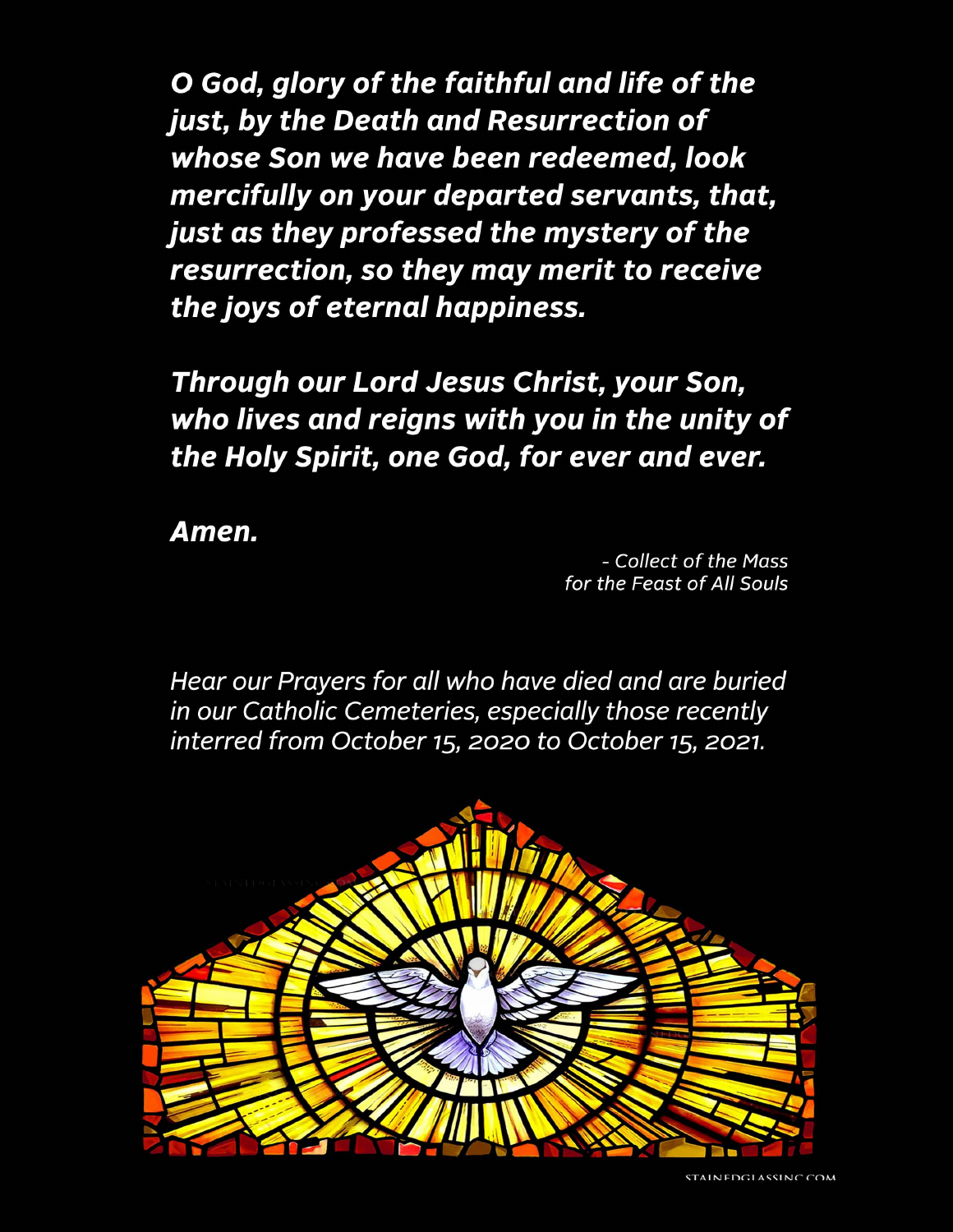† FRANCES M. ACHESON † ENGRACIA P. AGUILAR † JAROSLAW ALEKSIUK † ROGER ALVA † CLIFFORD AMUNDSEN † LYNN ANDERSON † SIMONE "SAM" ATENIESE † FRIEDRICH W. BAETHKE † ANNA J. BAKER † EDWARD J BAMBER † PHYLLIS BARTELL-HEARN † CONCETTA BARTUCCI † ELZIE BATES † TERRI A. BEESON † TERESA BENDUHA † MARILYN BERGER † ARTURO BIANCHI † ALICE BIELKUNSKI † RUTH BLOCK † RALPH L. BLUST † MARGARET A. BOCK † ROBERT J. BRACCO † ANNA B. BREDEMANN † NANCY L. BREWER † DOROTHY BRINSKELLE † MARGARET BULLERI † SADIE S. BUTERA † ORLANDO J. SR. CAIRO † LYDIA CAJIGAS † ERIC B. CALIMAG † GEORGETTE L. CALLEN † JOHN CANNIZZO † PETER CAPADONA † ANGELO CAPUTO † ROSE MARY CARBONARA † JOSE I. JR. CARRILLO † JUDY ANN CARSELLO † BETTY CATALINOTTO † LONGINA CERNIVEC † OLGA CHERESO † MARGARET CHESNIAK † JOSEPH CHIAVETTA † ORLAND CICCOLA † RONALD CINEL † MARGARET CLEMENS

 † MICHAL ALEKSIUK † MIKE AMATO † CARMELA T. ANDERSON † SONIA ARROYO † REV JOSEPH AUER † RICHARD BAKALICH † GERTRUDE BALINSKI † ANNE THERESE BARRETT † GINA BARTOLOMEI † MARIA BASTIDAS † WILLIAM J. BEDNAREK † LOUIS R. BELMONTI † JOHN F. BENEVENTI † MARGUERITE BERNETT † JACQUALINE M. BICKEL † ANGELO BISINELLA † MARY BLUST † RICHARD A. BOBER † JOSEPHINE BOSNYAK † MARTHA BRANDECKER † BARBARA F. BRENNER † WILLIAM C. BREWER † ELIZABETH F BROWN † JOAN BURTON † FRANK B. CAIRO † HUMBERTO CAJIGAS † JOSEPHINE B. CALESINI † VIOLETA CALIMAG † PATRICIA C. CAMPIONE † KEVIN CANTU † RITA A. CAPADONA † MARIE CARAVELLO † MARIA CARBONELLI † CHARLOTTE F. CARSELLO † ROBERT CARSON JR † JOSEPH CERNIVEC † MATTHEW CHARBONNEAU † ELIZABETH CHESBRO † FRANCES CHIAPPETTA † VITO CHIAVETTA † JOSEPH R. CICINELLI † DOMINIC CINQUEPALMI † RALPH A COBITZ

† MARK N AFFETTO

† LUIS E. ALBARACIN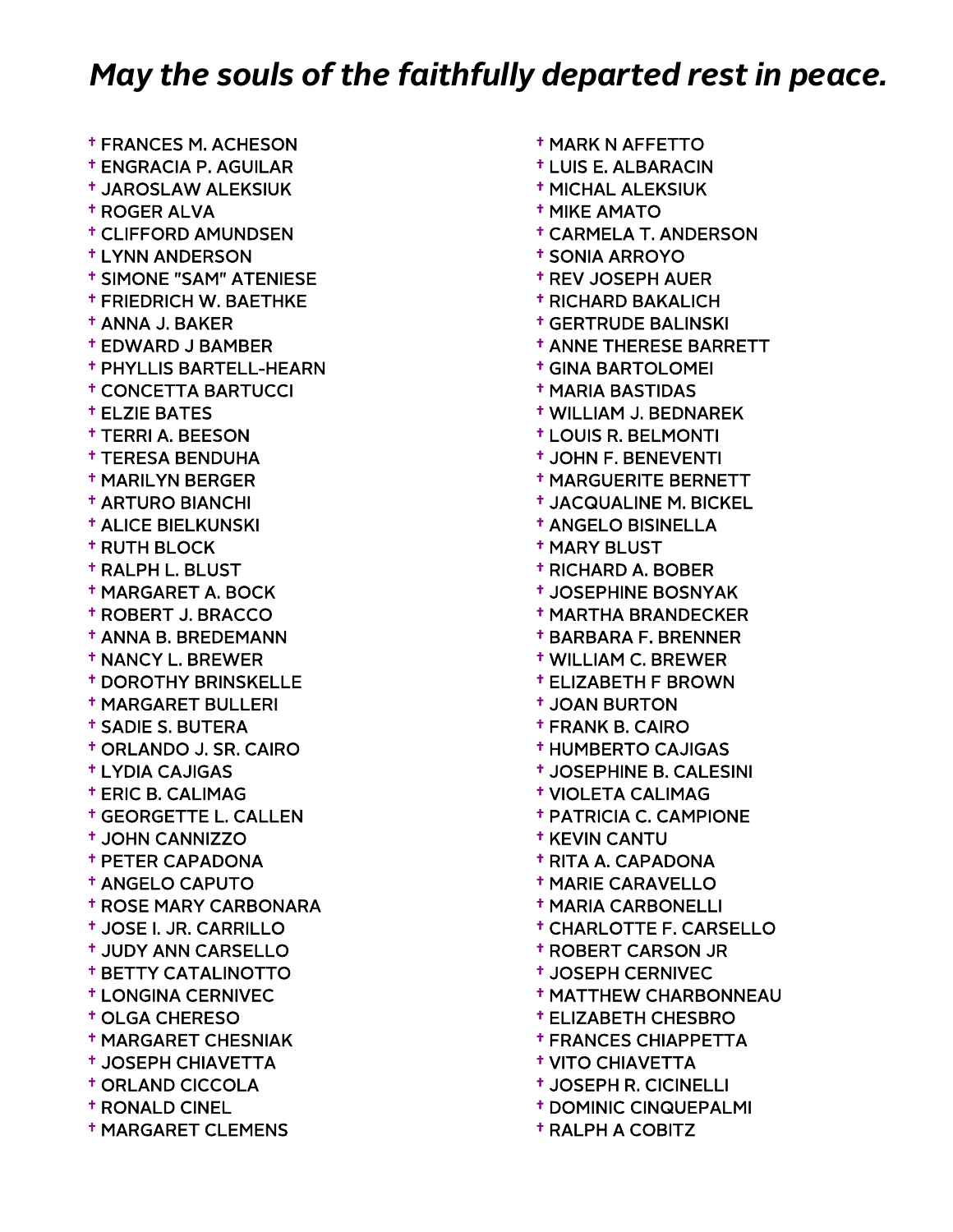† FRANCES M COFFMAN † LORRAINE M COONEY † CRESCENZA COPERTINO † IDA T. COSENTINO † DOLORES COSTANZO † JOHN V. COSTELLO † RICHARD D. CULEN † EINAR S. DAHL † GESSUMINA DALOIA † FRANCIS J DAWSON † FRANCES DEBARTOLO † ANTOINETTE M. DEFALCO † ROBERTA Y. DEMARCO † MARY A. DEMONTE † ROSEMARY A. DIBIASE † MARY L. DICIOLLA † GIUSEPPE DIFIORE † PRISCILLA DIMATTEO † MARIA DIOMEDE † HENRY DOLINSEK † DOLORES DONNELLY † ALICE CATHERINE DORSZ † ELIZABETH DWYER † WILLIAM J. DZIALO † ELAINE M. EATON † NORMAN GEORGE ENDERLE † LAURA ERNST † MARY ANN FALKOWSKI † EDDA MARIE "MARY" FANTINI-COSTE † ANNA FEISTHAMMEL † JEAN FERRANTO † GEORGE R. FIALCO † STANLEY R. FICNERSKI † ANITA FIORETTO † JACK F. FOLK † HERTA E. FRANZ † ALICE C. FUEYO † PATRICIA FUNK † EMILY GALLAGHER † FRANCES GALLUZZO † ELAINE GAMBINO † MARIA GAMBOA † ERWINA M. GARTNER † PATRICIA GAZDZICKI † MARIA GIANGRASSO

 † MARGARET CONSIDINE † GORDON WILLIAM COOPER † JOSEPH W. CORRODO † JACQUELINE A. COSENZA † VINCENT COSTANZO † JENNIFER ANNE CRITCHLOW † DOROTHY CWIK † BARBARA DAKER † JOHN B. DAMICO † MARY ELLEN DEARHAMMER † RALPH A DEBARTOLO † JOSEPH DEGEORGE † ROSALEE DEMARIE † MARJORIE DEVLIEGER † HELEN P. DICICCO † DOMENICA DICRISTOFANO † GRACE B DIMATTEO † JOSEPH J DINOVO † MARY C. DOCIMO † EMILY DONGO † FRANK CARL DORNER † DOROTHY J. DVORAK † JOHN DWYER SR † MARY DZIEGLEWICZ † TERESA V. ELAMANAMADATHIL † RAYMOND J. EPIFANO † JOHN M. FALKOWSKI † CATHERINE FALLY † FRANCES FAVIA † SUSANNA FEITER † PATRICIA FERRARO † RONALD FICARELLI † MARIE FILLICARO † ANNA M. FISCHER † ANNE T. FOY † JEANNE M FREDLUND † GEORGE FUNK † PHILIP J. GAGLIANO † AGATA GALLUZZO † ROSEMARY GALLUZZO † JOAQUIN GAMBOA † ROBERT A. GARD † LORENZ G. GARTNER † FREDERICK J. GETNER

† SALVATORE GIANGRASSO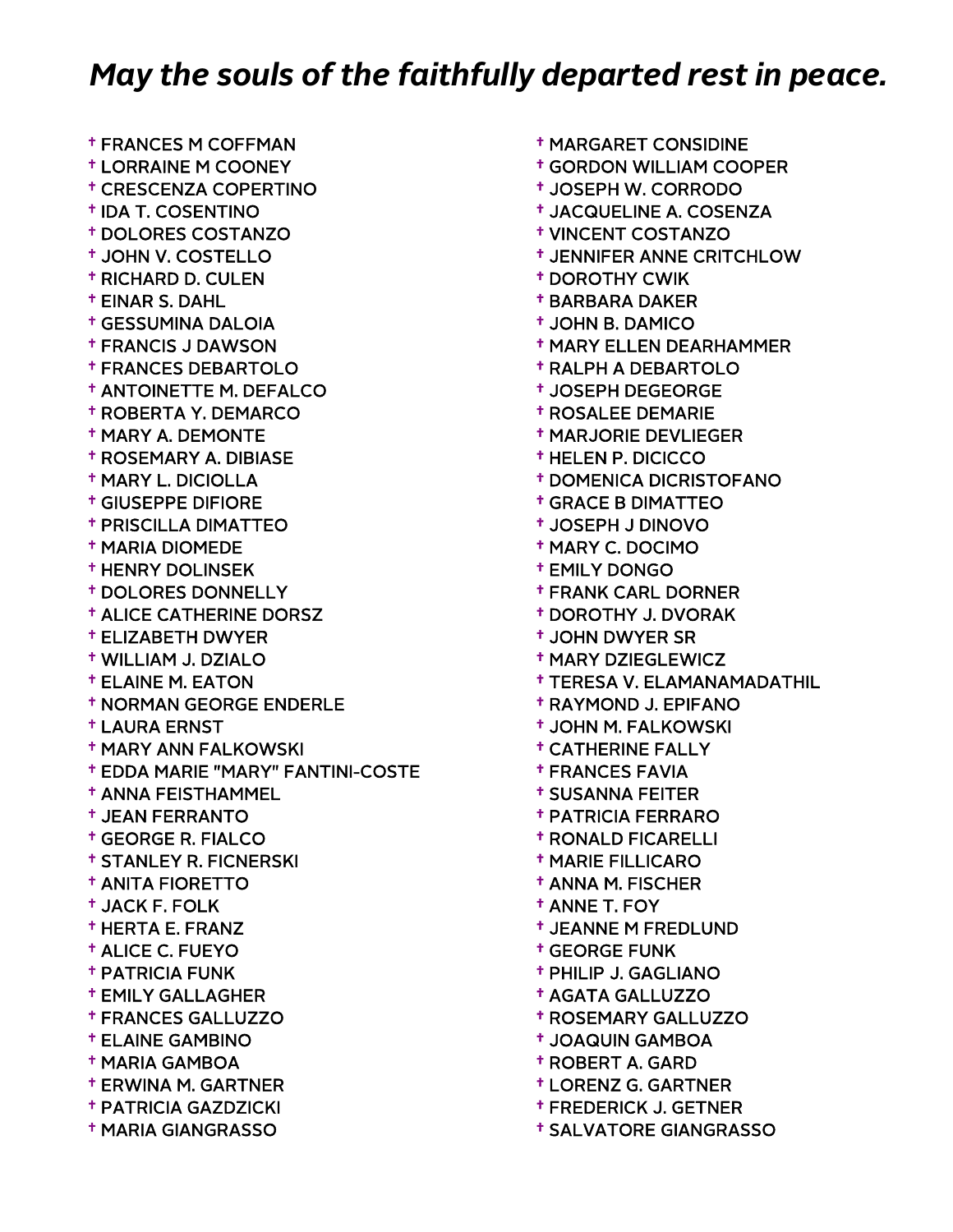† CATERINA GIANNUSA † GEORGE GIOVANNONI † SANTINA GIOVENCO † THADDEUS TED GOGOLEWSKI † MARYANN GOOD † MICHAEL F. GORNY † ANDRZEJ GRADZKI † MARY G. GRECOINA † TERESINA GRIMALDINI † RONALD GROKULSKY † MARY A. GRUMMEL † MARIE N. GUAGLIARDO † MARIO GUERRA JR † GERTRUDE S. GUTKOWSKI † GERALDINE M HAHN † ALICE HALWAX † PATRICIA HARRIS † BARBARA T. HAUSL † ELAINE A. HELFERT † AGNES HERBERT † PETER HERTL † JOHN H. HILL † DONALD A. SR. HITZEL † DOROTHY HODGES † MARIAN HOLLERBACH † MARIA HORKI † ELEANOR HORVATH † JEANNETTE L. HOVORKA † WILLIAM D. HUSSAR † VINCENT A. INCAPRERA † KATHERINE L. IRTI † KATHLEEN D ISOLA † DAVID S JACOBS † MARY ANN JANISCH † ELIZABETH JANTELEZIO † GERTRUDE JASINEK † JOSEPH L JENISTA † KATHRYN JOHNSTON † JESSE J JUAREZ † PEGGY A KALINSKI † NORMAN KAZ † MARY KISH † ANNA STELLA KNEESEL † ELEANOR A. KOETZ † RUTH H. KOHLIN

 † JOSEPH BARRY GILBERT † JOHN ANTHONY GIOVENCO † EUGENE GLOWANIA † RACHEL E. GONZALEZ † ANNA M GORGONI † SHIRLEY J GRABOWSKI † BARRY M. GRATT † KATHLEEN V. GREENE † RUTH M. GROBAREK † PAUL G. GROSS † GIUSEPPE GUAGLIARDO † GUADALUPE GUERRA † MARIO GUERRA SR † RONALD HAFTL † BARBARA J. HALL † RITA HAMMES † MARGARET A HART † EARL W. SR. HAUSL † JAMES F. HELWINK † ELSIE K. HERDEGEN † LISA HIGI † LORETTA HINOJOSA-CORDOVA † MARGARET F HOCH † RICHARD G. HOLBROOK † GERALD F. HOPPE † ROSEMARY HORN † JOVAN HORVATOVIC † DOLORES C HUFFMAN † NICOLA IACOVIELLO † CHERYL A IOVINELLI † MARY ANN IRVING † HELEN J. SEBASTIAN ISSEL † GERTRUDA JANISCH † JEAN JANKOWSKI † CORNELIA JAROSZ † LARRY FRANK JASINEK † PIERRE JENTEL † ELIZABETH ANN JONES † GLORIA A. JUHAS † BERNADETTE KANIA † JOSEPH J. KEDZIE † DARIUSZ KLYK † ALFRED KOCIALKOWSKI † JOANNE E. KOETZ

† CAROL ANN KOLBERG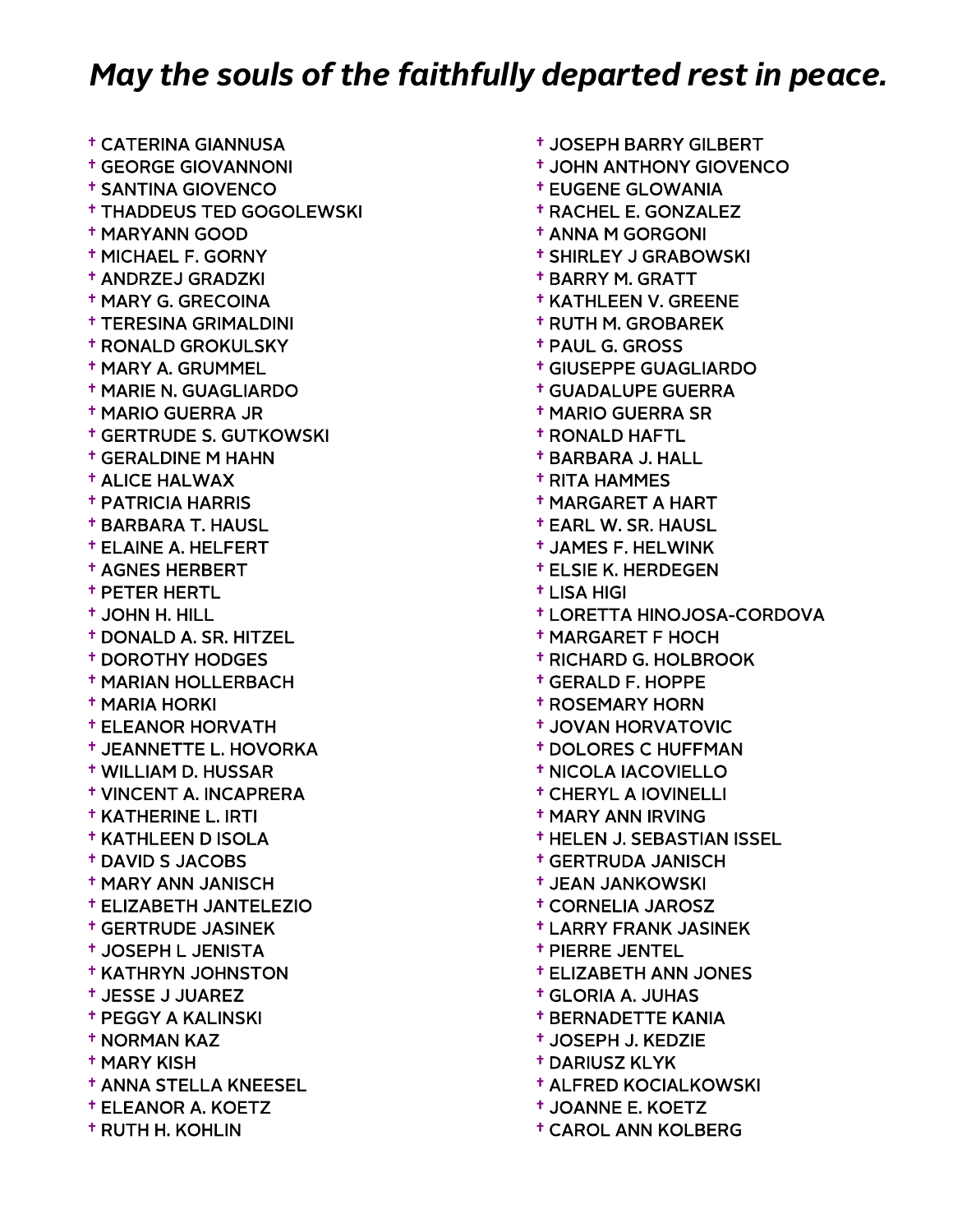† JEROME E. KOWALSKI † MARION H. KREINHOFNER † JANE KROL † MARY A KUBASIAK † THEODORE KULDANEK † ANNA P. KUNZELMANN † EVELYN KUSTER † DIANNE KWIATKOWSKI † GEORGE W LADENDORF † EULALIA LAGO † CAROL LAROCCO † ALBERT F. LATALLA † GENO LEPORE † GARY LISS † JOSEPH F. LOCALLO † ELLEN LOFTUS † MARY ANN LONG † LEE L. LORENTZEN † MICHELANGELO LORUSSO † ROSANNE LOUNSBERRY-TRINER † GORDON LUMME SR † MARIA ROSA MADEO † MARTHA MAGYAR † AUGUST P. MALATIA † JOSEPH MALOBERTI † ROSA MANNA † MICHELE MARANGELLI † ELEANOR MARCHETTI † FREDERIK T. MARTINELLI † ELSIE MATELING † EDWARD J MATRAS † CHRISTOPHER MATUSZAK † JOAN M. MAURIZIO † ANTONIO MAZZOCCO † HELEN F MCCORMACK † DONNA MCDONALD † CATHERINE MCENROE † GENEVIEVE MCGREEVY † CAMILLE MELONE † DOMINGA MENDEZ † MICHELA MERCADANTE † VALENTINE J. MERTENS † GILBERT MICK † JUNE MILOSKI † THOMAS MINTER

 † MICHAEL KRAUSE † ELEANOR C. KRIETER † JERRY B. KRUG † JOSEPH RICHARD KUCHAR † JEAN M. KUNA † MARY H. KURR † MARGRET B. KUTZ † ELIZABETH LABOSH † JACQUELINE F LADENDORF † LILLIAN LAPALIO † CHARLES E. LARUE † ARMANDO LEDONNE † RAMONA LINGEVITCH † JUDY M LITRENTA † NANCY L LOCASCIO † JOHN JR. LOMBARDI † LUIS M. LOPEZ ESPINOSA † LAURIE LORENZINI † ANTONINA LOSCUITO † JAMES B. LOWE † REV. WILLIAM LUPO † CONSTANZA MAGADAN † CATHERINE MAHER † JULIA MALDONADO † CATHERINE MANDILE † ANTHONY TONY MANZELLA † RAFAELA MARCHESE † RONALD J. MARCHETTI † JOSEPHINE MATASSA † JOHN MATHIS † SHARRON MATTERA † DAVID MATUSZEWSKI † GLORIA H. MAZUREK † KATHLEEN MCARDLE † RITA J. MCCORMICK † FRANCESCA M. MCDONALD † LORRAINE A. MCGARRY † JOANNE MCHUGH † GALE P. MELONE † RAYMOND A. MENKE † FLORENCE MERTENS † JOHN C MEYER † GIROLAMA MICO † MARILYN MINTER

† ILONA MOCSAN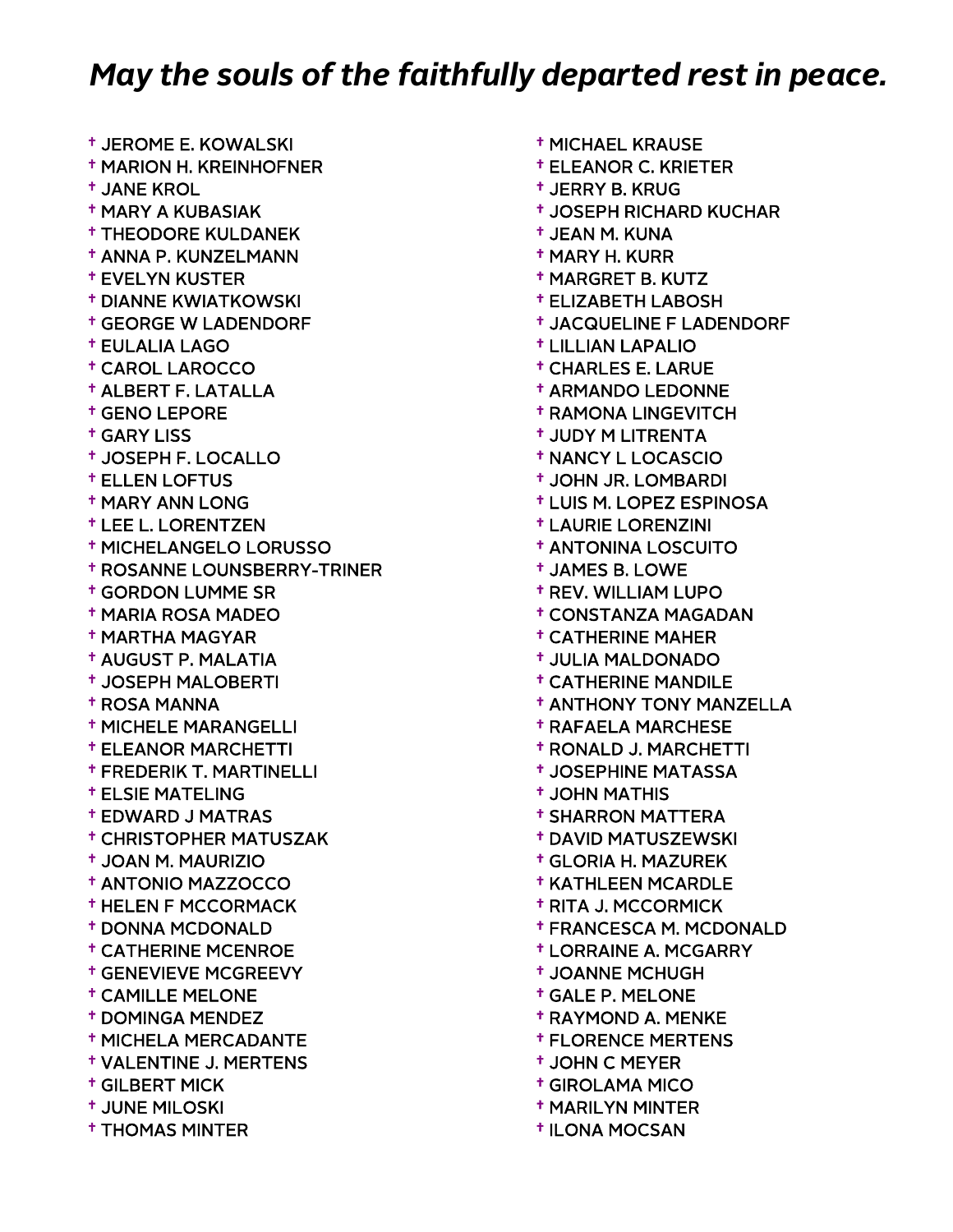† JOHN MOCSAN † JOHN MONCADA † LOIS E. MORRISON † MADDALENA MORRONE † JOSEPH G MUCKA † EVELYN K. MUNDLE † JOANNE F MURPHY † ANN MARIE NABOR † DOROTHY NAGODE † BETTY J. NAQUIN † DOMINIC NASCA † MARY GRACE BONGIORNO NASH † RENA L. NERI † LEONARD NICHOLUS † KAREN L. NICKELS † LENORE MARIE NOWAK † DURELL E. OFENLOCH † JAMES OMALLEY † MARIE P. OTOOLE † GAETANO PALELLA † ANGELA PANICO † ANTHONY PANZA † DONALD W. PARENTI † JAMES PASTORINO † BERTA S. PEREZ-BORROTO † MARY ANN PERO † CHARLENE G. PERRI † EUGENE R. PIERUCCINI † JAMES P. PIETSCHMANN † GLORIA PINAL † LAWRENCE S. POLK † JEAN D PONTARELLI † ANDREW J PORTO † ELIZABETH POWER † VINCENZO PRIOLO † JAMES C. PUCHNER † MARGARET M. PUZZO † MARYANN QUARANTA † ANTOINETTE D. RABIOLA † GLORIA E. RAHMAN † JOYCE LORRAINE RALSTON † EVA RATSCHAN † LUCIA REBELLATO † SANDRA REDELSPERGER † FRANK REHBERGER

 † BARBARA MOERSCH † GARY MORRISON † CAROLYN E. MORRISSEY † HARRIET MUCEK † WILLIAM MUKA † CHARLES MURPHY † MICHAEL A. NABER † JUDI NAGELA † CAROLYN NANNI † MARIE NARE † GERALD NASH † ELSA M. NASSER † MADELINE NEWSOME † EVA NICKELS † IRENEUSZ NIEDOJADLO † DIANE A. OCHTRUP † SHARON OGLESBY † LAWRENCE OREILLY † ARTHUR OZLOWSKI † RUDOLPH G. PALMER † CARMEN PANICO † GIULIO PARDUCCI † MARY PARENTI † MATILDE PEREZ † OMEL PEREZ-BORROTO † KATHERINE PERRELLO-RUIZ † JOSEPH JR. PERRONE † IRENEUSZ PIETRAS † LOUISE PIETSCHMANN † JOSEPHINE PINTO † ADELINE M. POLOCK † JOAN C. PORTER † JOHN P. POTAMITIS † MARGARET PRATO † JEAN PROSKEY † RAYMOND A. PUGLIA † SANDRA A. PYRZ † LUIS A QUIROZ † VERNA RAGNI † SALVATORE RAINERI † ALICE RAMACCIOTTI † EDNA M. RAUNICH † WILLIAM G REDDEN JR † ERIKA REHBERGER

† RICHARD REIFF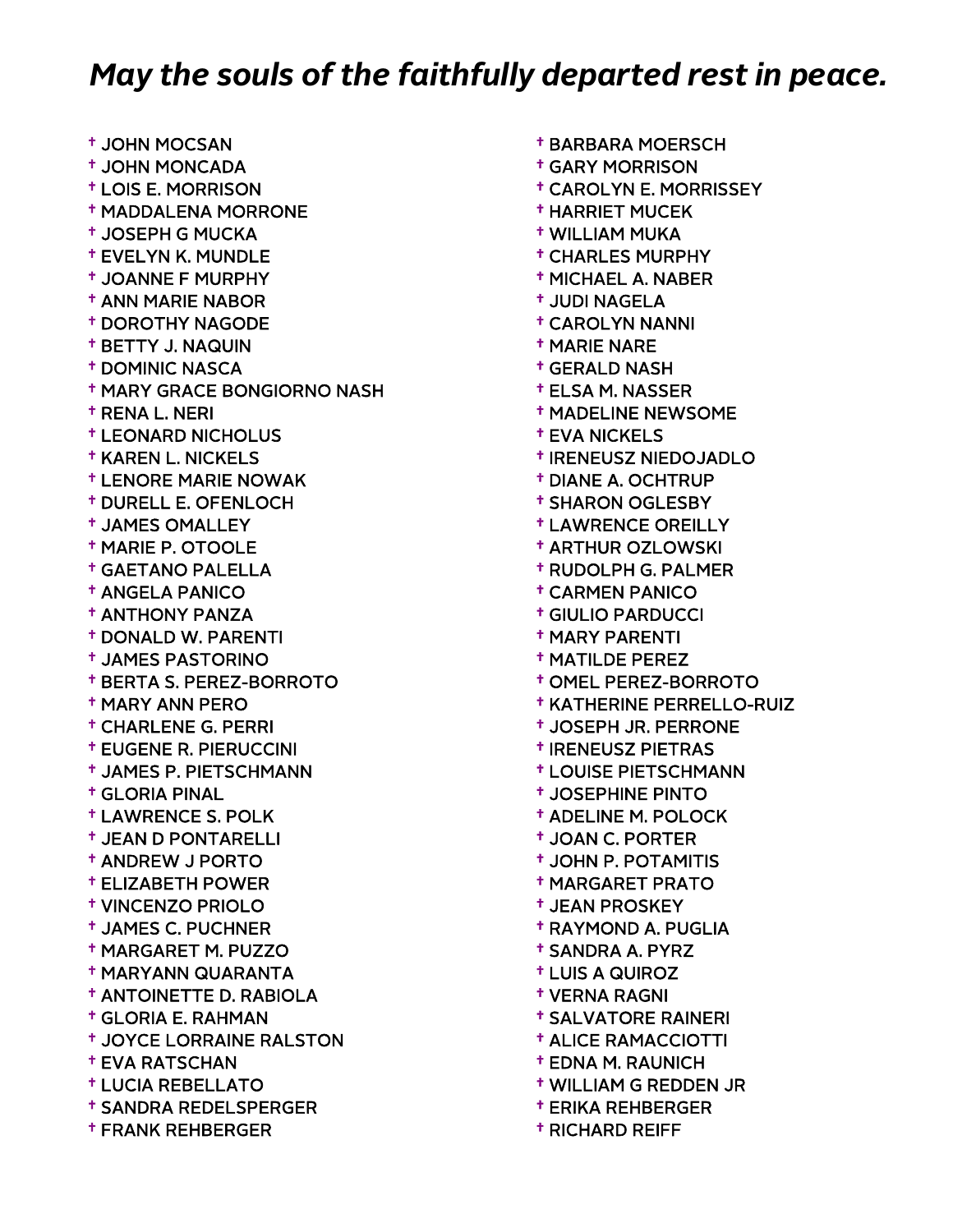† JOANNA RICE † JOSEF RIFFERT † MARY ELLEN RITCHIE † DONNA J ROBERTS † PAUL G. RODAK † JOHN ROLLHAUSER † MARJORIE L. ROLLHAUSER † JESUSAN ROSALES † ANNA GLORIA ROSS † MATTHEW ROTONDI † PETER ROZICKI † DOMENICO RUCCIA † JUSTINO RUIZ-CARRION † MICHELLE JEAN RUSSO † MARYANN P. RYCHLEWSKI † JOHN W. SAGARTZ † JOSEPHINE M. SAMMARTINO † ANGELINE SANTELLA † JANET SCAMBIATTERRA † BARBARA SCHAEFER † JOHN J. SCHAEFER † LORETTA F. SCHAK † JOSEPH SCHMID † LEONARD SCHMIDT † PAUL J. SCHMITT † FLORENCE SCHULTZ † MARIE SCIMECA † ALAN C. SERLIN † JOSEPH SERVEDIO † DANIEL SHEPPARD † DOROTHY SCHUMACHER SIBENALLER † GERALD G. SR. SIMMONS † HELEN M. SKILL † MARIANNE K SNELL † EVELYN F. SOLARE † SALLY SPACHNER † ETHEL L. SPAPPERI † JAMES STEWART † CATHERINE H. STOUT † PATRICIA F. STUBIG † GERALD W. SWATZINA † STEFANIA SZCZUKOWSKI † JOY TADAVICH † ELIZABETH TEKMETAROVIC † FRANCES "FAY" TIERNEY

 † ANNA RIFFERT † RICHARD RINGELSTEIN † ELEANORE T. RIZZO † ANNETTE ROCIOLA † ELADIO RODRIGUEZ † JOHN J. ROLLHAUSER † CLOTILDE ROSADO † MARY ROSE † ANNA M. ROSS † DANIEL G. ROTTMAN † BETTYE J. RUBINO † JOHN RUDDEN † GLORIA RUOTI † EUGENE W. RYCHLEWSKI † JOSEPH SACCO † CECILIA SALAZAR † LENO SANTACATERINA † JULIE SANTOYO † JOSEPH SCARSELLA † BERT W SCHAEFER † NANCY C. SCHAEFER † ROBERT W. SCHLUETER † DONALD H. SCHMIDT † RITA SCHMIDT † ROBERT A SCHNEIDER † ANNA MARIE SCIARAFFA † PATRICIA SCORNAIENCHI † JOANN SERVEDIO † SALVATORE A. SETTIPANE JR. † MARIE SHEPPARD † JOSEPHINE SICILIANO † DIANA-DOMENICA SKIBINSKI- † JACQUELINE SLOMINSKI † LOUISE SOFERE † REDO L. SOLARE † BARBARA K SPANIAK † JOHN CARL STEIER † RONALD V. STOCH † CHRISTINE STROM † NEIL W. SUGG † INEZ SWIERZYNSKI † SZCZEPAN SZCZUKOWSKI † RAMONA J TARSA † KATHLEEN THALHAMMER

† SUSAN S. TIMMINS